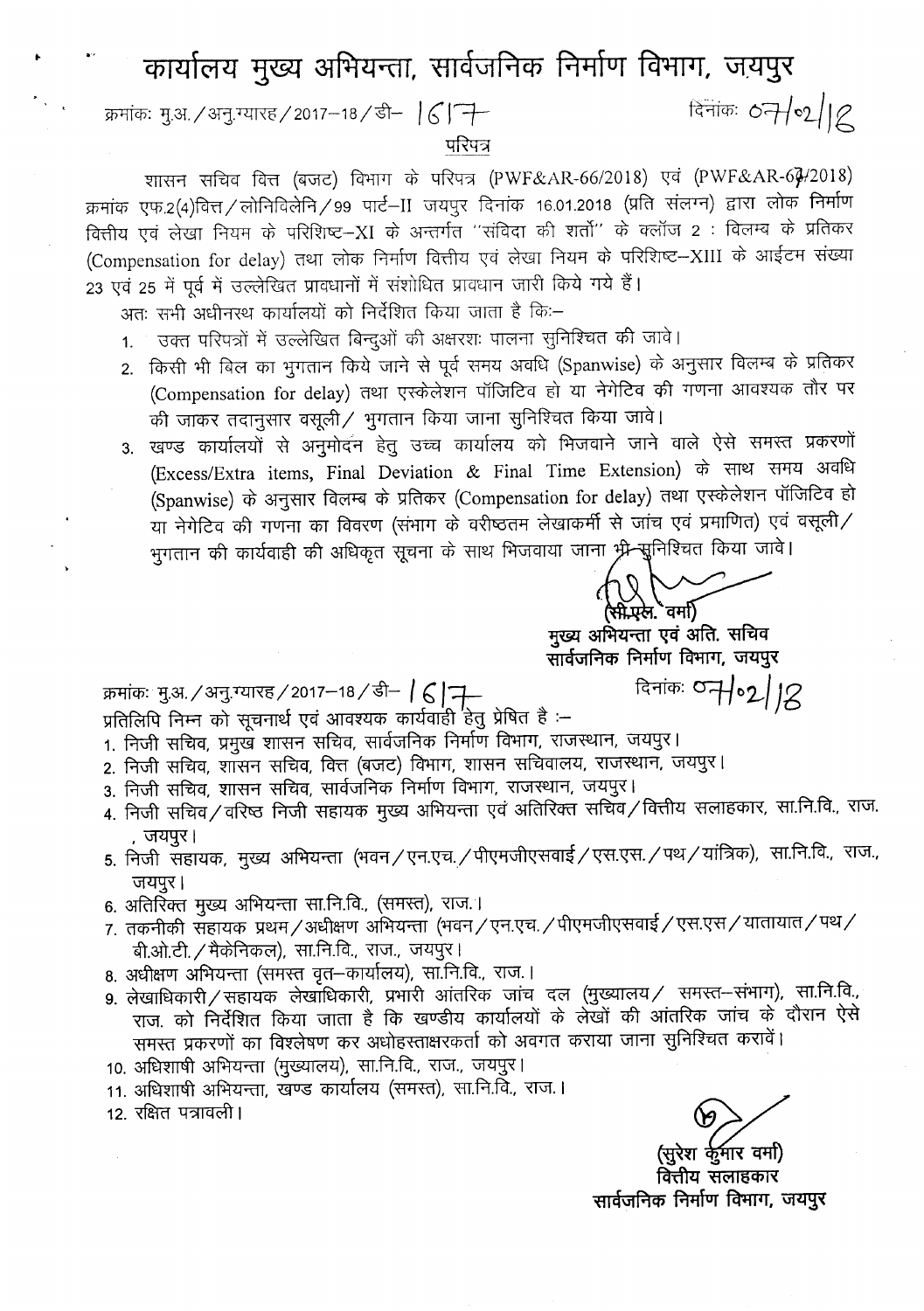## राजस्थान सरकार वित्त विभाग

## (सामान्य वित्तीय एवं लेखा नियम अनुभाग) जयपुर, दिनांक:  $|$  $6.01$ \*2018

क्रमांकः एफ.2(4)वित्त / लोनिविलेनि / 99 पार्ट- ।।

### परिपत्र

विषय : लोक निर्माण वित्तीय एवं लेखा नियमों के खण्ड-2 के परिशिष्ट-- XI की 'संविदा की शर्तों' के क्लॉज 2: विलंब के लिए प्रतिकर (compensation for delay) बाबत् स्पष्टीकरण।

लोक निर्माण कार्यों हेतु अनुबंधित संवेदक द्वारा निर्माण कार्य करते समय निर्धारित समय-अवधियों (time spans) की कड़ाई से पालना की जानी अपेक्षित होती है। इस बाबत वृहद् प्रावधान लोक निर्माण वित्तीय एवं लेखा नियमों के परिशिष्ट—XI के 'संविदा की शर्तों' के क्लॉज-2 में प्रावधित हैं जिनमें वर्णित चार समयावधियों (time spans) में क्रमशः 1/8, 3/8, 3/4 व पूर्ण कार्य संपन्न करना चाहिये।

यदि संवेदक कार्य की लागत के अनुरूप उक्तानुसार कार्य पूरा करने में असफल रहता है और कार्य निष्पादन में विलंब संवेदक की ओर से होता हैं तो संवेदक सरकार को प्रतिकर का संदाय करने हेतु दायी होता है। विलंब के लिए प्रतिकर संबंधी इस विषय पर निम्नानुसार स्पष्टीकरण जारी किए जाते हैं :

#### ं विलंब हेतु संचयी /असंचयी रूप से प्रतिकर के निर्धारण का विषय : 1.

विभिन्न निर्माण विभागों द्वारा ''विलंब के लिए **प्रतिकर''** की गणना संचयी अथवा **असंचयी** आधार पर किये जाने हेतु प्रकरण संदर्भित किये गये हैं। इस संबंध में यह स्पष्ट किया जाता है कि उपलब्ध प्रावधान का मंतव्य संचयी आधार पर प्रति**कर** की गणना का नहीं है। अतः PWF&AR - Appendix XI के 'clause 2 : विलंब के लिए प्यूतिकर' के क्रम में यह स्पष्ट किया जाता है कि इस प्रतिकर की गणना करते हुए एक सम्ह्यावधि में काटे गए प्रतिकर का समायोजन अगली समयावधि के प्रतिकर में किया जाने **की <mark>ह</mark>ुं**शा है। इसे निम्न उदाहर**ण से** समझा जा सकता है :

| विवरण                                                           | स्पानवाइज अवधि |               |              |                          |  |  |
|-----------------------------------------------------------------|----------------|---------------|--------------|--------------------------|--|--|
|                                                                 | प्रथम रपान     | द्वितीय स्पान | ततीय स्पान   |                          |  |  |
|                                                                 | 1/4            | 1/2           |              | अंतिम स्पान <b>फाईनल</b> |  |  |
|                                                                 | 2              | 3             | 3/4          | 4/4                      |  |  |
| निष्पादित किये जाने वाला कार्य (राशि                            | 1/8            |               | 4            | .5                       |  |  |
| रुपये में)                                                      | 1782588        | 3/8           | 3/4          | 4/4                      |  |  |
| निष्पादित कार्य                                                 |                | 5347765       | 10695530     |                          |  |  |
| अनिष्पादित कार्य                                                |                | 1890474       | 5056178      | 14260707                 |  |  |
| विलंब के लिए प्रतिकर                                            | 1782588        | 3457291       | 15639352     | 8673887                  |  |  |
|                                                                 | 44565          | 172865        |              | 5586820                  |  |  |
| पूर्व समयावधि तक काटा गया प्रतिकर                               | @2.5%          | @5%           | 422801       | 558682                   |  |  |
| चालू समयावधि में काटा जाने वाला                                 |                | 44565         | <b>@7.5%</b> | <b>@10%</b>              |  |  |
| प्रतिकर                                                         | 44565          | 128300        | \$172865     | 422801                   |  |  |
|                                                                 |                |               | 249936       | 135881                   |  |  |
| अतः वसूली योग्य कूल प्रतिकर = 44565+128300+249936+135881=558692 |                |               |              |                          |  |  |
|                                                                 |                |               |              |                          |  |  |

वर्तमान नियमों में अनुबंधों हेतु प्रतिकर की गणना उक्ता**नुसार अ**संचयी रूप से की **जाना** अपेक्षित है। तथापि, जिन अनुबंधों का निष्पादन अंतिम रूप ले चुका है, उनमें प्रतिकर का **GFRRules** 

 $\mathcal{Y}_2$ 

 $\overline{\mathbf{2}}$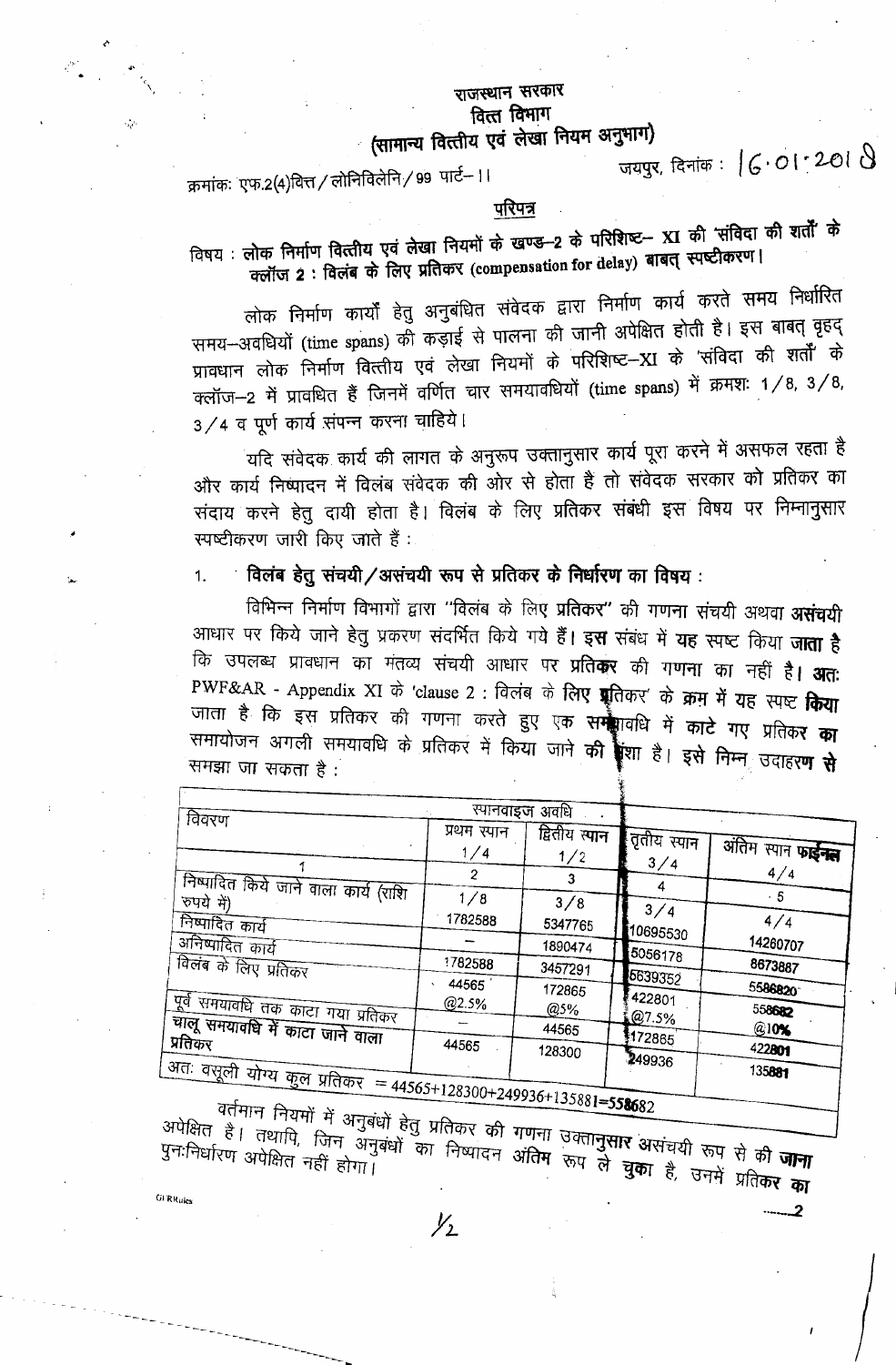कार्य को निर्धारित समयावधि में पूर्ण कर लेने पर पूर्व में काटे गए अंतरिम  $\overline{2}$ प्रतिकर को नियमानुसार लौटाना :

 $-2-$ 

क्लॉज–2 के अन्तर्गत विद्यमान बिंदु 'C' के नीचे अंतिम पैराग्राफ से पूर्व स्पष्ट किया गया है कि 'In case the delay in execution of work is attributable to the contractor, the spanwise compensation, as laid down in this clause shall be mandatory. However, in case the slow progress in one time span is covered up within original stipulated period, then the amount of such compensation levied earlier shall be refunded.' अतः संवेदक द्वारा यदि एक समय-अवधि (time span) की धीमी प्रगति को मूल अनुज्ञात अवधि के भीतर पूरा कर लिया जाता है तो पूर्व में उदगृहीत ऐसे अंतरिम प्रतिकर की रकम संवेदक को लौटा दी जाएगी।

शासन के ध्यान में लाया गया है कि निर्माण विभागों में अंतरिम प्रतिकर के प्रकरणों को उपरोक्तानुसार निर्णित नहीं किया जा रहा है। अतः सभी निर्माण विभागों से यह अपेक्षा की जाती है कि इस प्रावधान की पालना कराएं एवं अधीनस्थ कार्यालयों को निर्देशित कराएं कि प्रतिकर के लंबित प्रकरणों को नियमानुसार शीघ्र निर्णित कराएं।

साथ ही सभी निर्माण विभागों से अपेक्षित है कि PWF&AR पार्ट- ।। की अपेंडिक्स-XIII (SoP) के आईटम 25: Power to remit, reduce or revise the amount of compensation levied as per 'Conditions of Contract' के तहत उनके स्तर पर में विचाराधीन प्रकरणों की त्वरित समीक्षा कर उन्हें नियमानुसार निर्णित किया जाए।

सभी निर्माण विभाग कृपया अपने अधीनस्थ कार्यालयों को अपेक्षित निर्देश जारी कराते हुए उक्तानुसार कार्यवाही 31 जनवरी, 2018 तक पूर्ण कराएं।

शासन सचिव वित्त (बजट)

प्रतिलिपि निम्न**लिखित क**े सूचनार्थ, **आवश्यक** कार्यवाही एवं अपने अधीनस्थ कार्यालयों को सूचित करने हेतु प्रेषित है :

- The Principal Accountant General (G&SSA/A&E) Rajasthan, Jaipur. The Frincipal necessarily Secretary PWD/PHED/IGNP/CAD/Forest/GWD/Water Resources Department.<br>The ACS/Principal Secretary Secretary PWD/PHED/IGNP/CAD/Forest/GWD/Water Resources Department.
- The Principal Secretary to Hon'ble C.M. Rajasthan, Jaipur.  $\overline{\mathbf{z}}$
- All Addl. C.S./Pr. Secretaries/ Secretaries, Rajasthan, Jaipur.
- 
- The Sr. Dy. Secretary to Chief Secretary, Rajasthan, Jaipur. Director, Treasury & Accounts/Inspection/Local Fund Audit Department, Vitta Bhawan, Jaipur.  $\overline{4}$ .
- 5.
- Literion, Chapter, a Holly of Holly School and Holly Hands Repairing in Figure Diterion, Final Diterion, Science/Kota. nu Cruej Linguicio, En Gregori Rosom Contentino Bindicon Diretti Call, caparibicano (AND).<br>All Financial Advisors/Chief Accounts Officers, RWSSMB/PWD/WRD/PHED/GWD/IGNP/CAD, Jaipur/Bikaner/Kota.  $\overline{7}$
- All Treasury/Sub-Treasury Officers. 10. All Sections of the Finance Department.
- 8.
- 11. Addl Director, Finance Department with a request to publish this circular on Website of FD. 11. Admn.Reforms Department.

12. Guard File.

संयुक्त शासन सचिव

 $(PWF&AR - 67/2018)$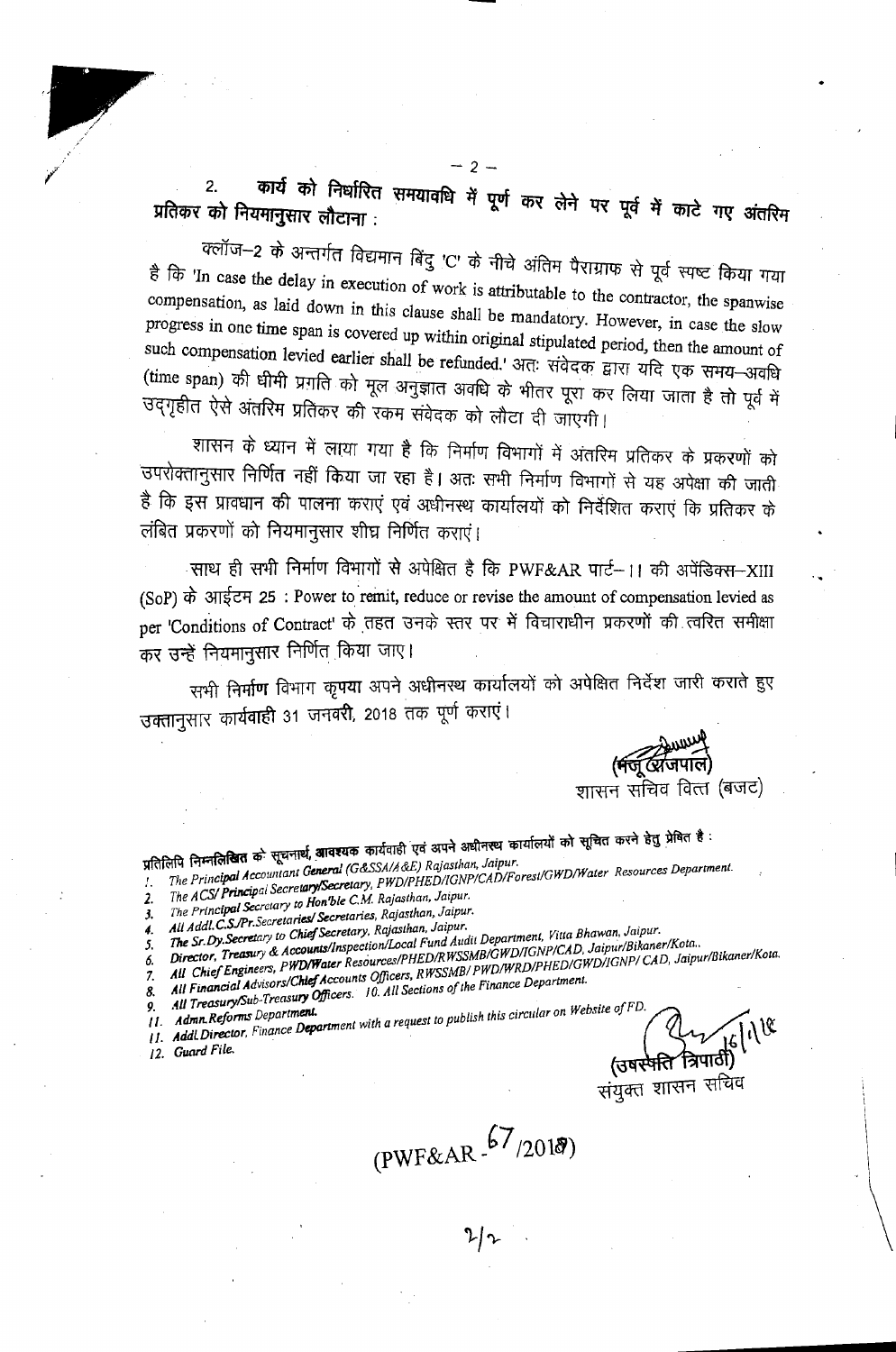

## GOVERNMENT OF RAJASTHAN FINANCE DEPARTMENT (G&T DIVISION)

## No. *F.2(4)FDIPWF&ARl99* Part-II

, " ........\_\_.. .

**GFRRules** 

Jaipur, dated:  $|G \cdot 0| \cdot 20 \cdot 8$ 

### ORDER

The Governor is pleased to order that the following amendments are hereby made in the Public Works Financial & Accounts Rules, Part-II :

1. After existing clause 2 (Compensation for delay) of Conditions of Contract of Appendix XI, a new clause 2A shall be added, as under :-

"Clause 2A:lncentive for early completion: In the event that the Project (cost more than Rs. 50 crore) Completion Date occurs prior to the Scheduled Completion Date (after taking into account any time extension approved by the competent authority for delays not attributable to the contractor), the Contractor shall be entitled to receive a payment of incentive equivalent to 0.03% (zero point zero three percent) of the Contract Price for each day by which the Project Completion Date precedes the Scheduled.Completion Date, but subject to a maximum of 3% (three per cent of the Contract Price). Provided, however, that the payment of incentive, if any, shall be made only after the issue of the Completion Certificate.

> Note: Contract Price for calculation of above incentive' means Original Cost of Work, plus cost of Additional and Extra items, if any, but excluding price variations/ escalations granted, if any."

- 2. The existing Note 2 appearing in column 4 of Item 23 of Appendix XIII (SoP) shall be substituted as under:-
	- "Note 2: In case, extension of time involves payment of price escalation approval of Administrative Department (upto Secretary-in-Charge) / FC of RWSSMB for PHED shall be obtained."

----2

-